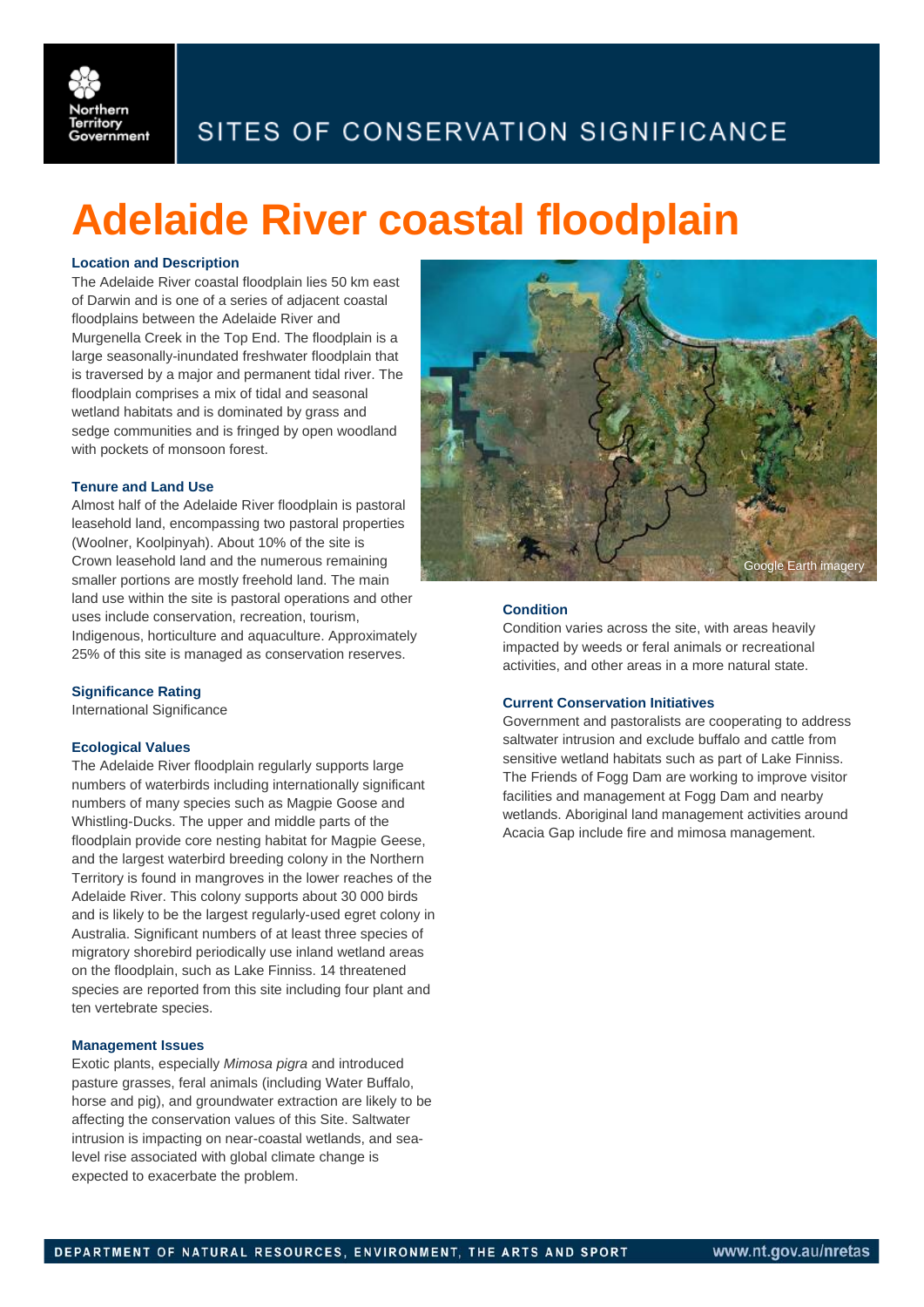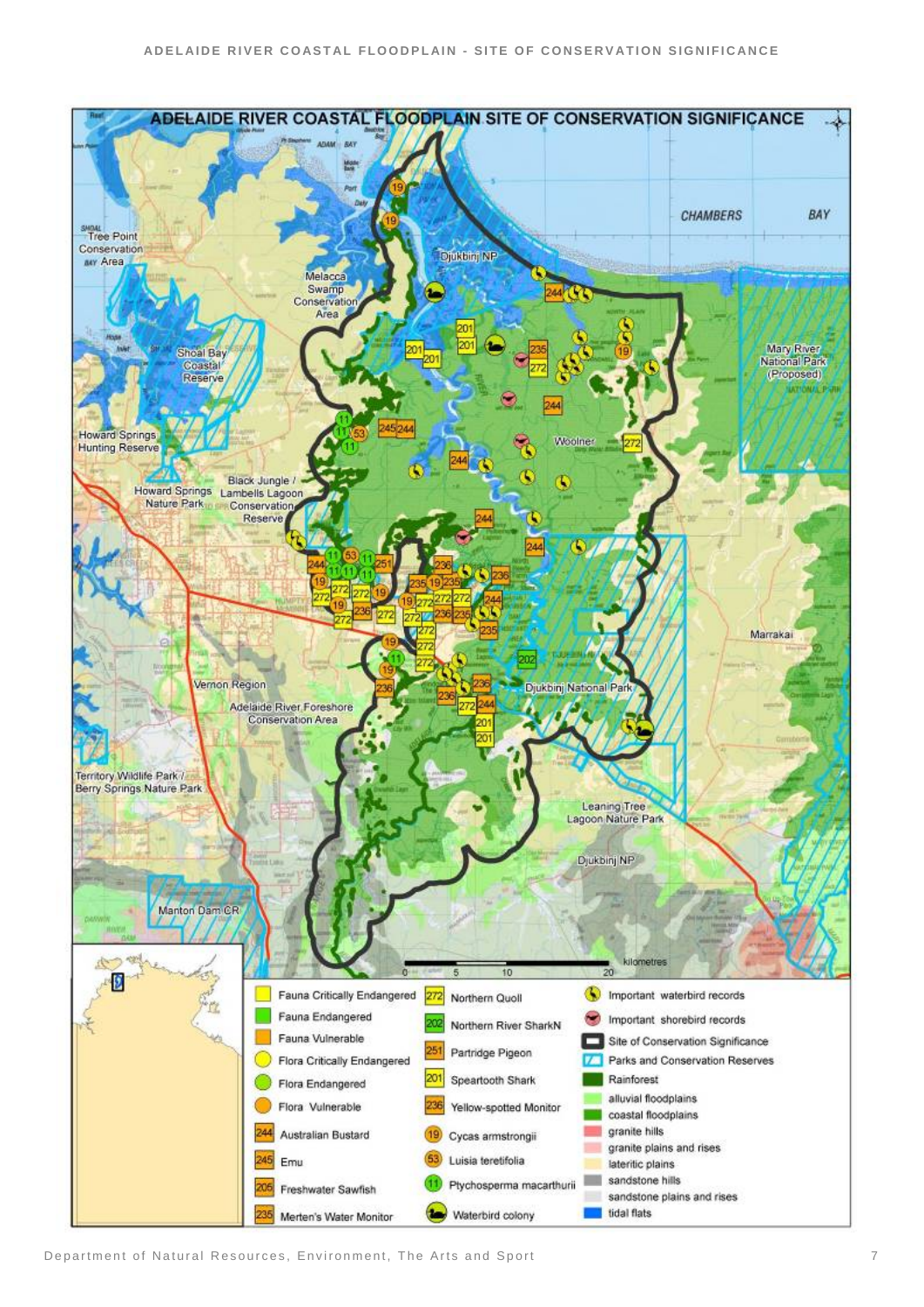|                    | <b>SOCS Number</b>                                 | 12 (NT Parks and Conservation Masterplan Map Number 10)                                                                                                                                                                                                                                                                                                                                                                           |
|--------------------|----------------------------------------------------|-----------------------------------------------------------------------------------------------------------------------------------------------------------------------------------------------------------------------------------------------------------------------------------------------------------------------------------------------------------------------------------------------------------------------------------|
|                    | Latitude/Longitude                                 | 12º 31' South, 131º 20' East (at centre)                                                                                                                                                                                                                                                                                                                                                                                          |
|                    | <b>Bioregion</b>                                   | Darwin Coastal (80%), Pine Creek (20%)                                                                                                                                                                                                                                                                                                                                                                                            |
|                    | <b>Description</b>                                 | This site extends from near the junction of the Margaret River in the south, downstream to the mouth of<br>the river. It includes the mangrove swamp in the Wilshire Creek area and the east limit is the narrow<br>connection with the Mary River floodplain on the eastern side of Lake Finniss.                                                                                                                                |
|                    |                                                    | Floodplain wetlands within the site include Lake Finniss, Melacca and Black Jungle Swamps, the artificial<br>Fogg and Harrison Dams, and various billabongs and lagoons. The site encompasses an area of<br>1770 km <sup>2</sup> and comprises almost 975 km <sup>2</sup> of seasonally inundated coastal floodplain and 164 km <sup>2</sup> of tidal<br>flats in the north, excluding the adjoining tidal flats in Chambers Bay. |
| <b>LOCATION</b>    |                                                    | The site abuts Chambers Bay, to the north, the Mary River coastal floodplain, to the east, and the<br>Howard sand sheets, to the west. These are also recognized as sites of high conservation significance in<br>the NT.                                                                                                                                                                                                         |
|                    | <b>Significance Rating</b>                         | <b>International Significance</b>                                                                                                                                                                                                                                                                                                                                                                                                 |
|                    | <b>Threatened plants</b>                           | 14 threatened species are reported from this site.                                                                                                                                                                                                                                                                                                                                                                                |
|                    | and animals                                        | <b>Plants</b>                                                                                                                                                                                                                                                                                                                                                                                                                     |
|                    | (Listings at<br>National/NT level                  | ٠<br>Cycas armstrongii (-/VU)<br>$\blacksquare$<br>Xylopia sp. Melville Island (alias Xylopia monosperma) (EN/EN)                                                                                                                                                                                                                                                                                                                 |
|                    | <b>CR</b> - Critically<br>Endangered,              | ٠<br>Luisia teretifolia (-/VU)                                                                                                                                                                                                                                                                                                                                                                                                    |
|                    | <b>EN</b> - Endangered,                            | Ptychosperma macarthurii (EN/EN)<br>٠<br><b>Vertebrates</b>                                                                                                                                                                                                                                                                                                                                                                       |
|                    | VU - Vulnerable,<br>NT - Near                      | $\blacksquare$<br>Australian Bustard Ardeotis australis (-/VU)                                                                                                                                                                                                                                                                                                                                                                    |
|                    | Threatened,                                        | Emu Dromaius novaehollandiae (-/VU)<br>٠<br>Partridge Pigeon Geophaps smithii (VU/VU)<br>$\blacksquare$                                                                                                                                                                                                                                                                                                                           |
|                    | LC - Least Concern,<br><b>DD</b> - Data Deficient) | $\blacksquare$<br>Yellow Chat (Alligator River subspecies) Epthianura crocea tunneyi (VU/EN)<br>$\mathbf{r}$                                                                                                                                                                                                                                                                                                                      |
|                    |                                                    | Northern Quoll Dasyurus hallucatus (EN/CR)<br>Yellow-spotted Monitor Varanus panoptes (-/VU)<br>$\blacksquare$                                                                                                                                                                                                                                                                                                                    |
|                    |                                                    | $\blacksquare$<br>Merten's Water Monitor Varanus mertensi (-/VU)<br>Freshwater Sawfish Pristis microdon (VU/VU)<br>٠                                                                                                                                                                                                                                                                                                              |
|                    |                                                    | Speartooth Shark Glyphis sp. A (CR/VU)<br>×                                                                                                                                                                                                                                                                                                                                                                                       |
|                    |                                                    | Northern River Shark Glyphis sp. C (EN/EN)<br>٠                                                                                                                                                                                                                                                                                                                                                                                   |
|                    |                                                    | The majority of the known NT populations of Ptychosperma macarthurii occur in rainforest patches in the                                                                                                                                                                                                                                                                                                                           |
| THREATENED SPECIES |                                                    | west of the site (Liddle et al. 2006).<br>The only mainland record of the rainforest tree <i>Xylopia monosperma</i> in the NT is from Bankers Jungle<br>(Liddle et al. in prep). Similarly, the only mainland records of the arboreal orchid Luisia teretifolia in the<br>NT are from Bankers Jungle and Black Creek (Woinarski et al. 2007), both of which are spring-fed                                                        |
|                    |                                                    | rainforests on the margin of the floodplain.<br>Formal naming of <i>Xylopia</i> sp. Melville Island in 2007 may lead to down listing from the national level,<br>however, listing at the NT level is expected to continue.                                                                                                                                                                                                        |
|                    | <b>Significance Rating</b>                         | <b>Not Significant</b>                                                                                                                                                                                                                                                                                                                                                                                                            |
|                    | <b>Notes</b>                                       | <b>Endemic to the NT:</b> 61 plant and nine vertebrate species recorded from this site are only known from<br>the NT.                                                                                                                                                                                                                                                                                                             |
|                    |                                                    | Other: Six plant species recorded in this site are only known from the site or the Darwin Coastal<br>bioregion within the NT, but are also found in other states.                                                                                                                                                                                                                                                                 |
| ENDEMIC<br>SPECIES |                                                    | Seven of the eight known NT populations of the endangered palm <i>Ptychosperma macarthurii</i> occur in this<br>site in rainforest patches on the western margin of the Adelaide River floodplain (Liddle et al. 2006).                                                                                                                                                                                                           |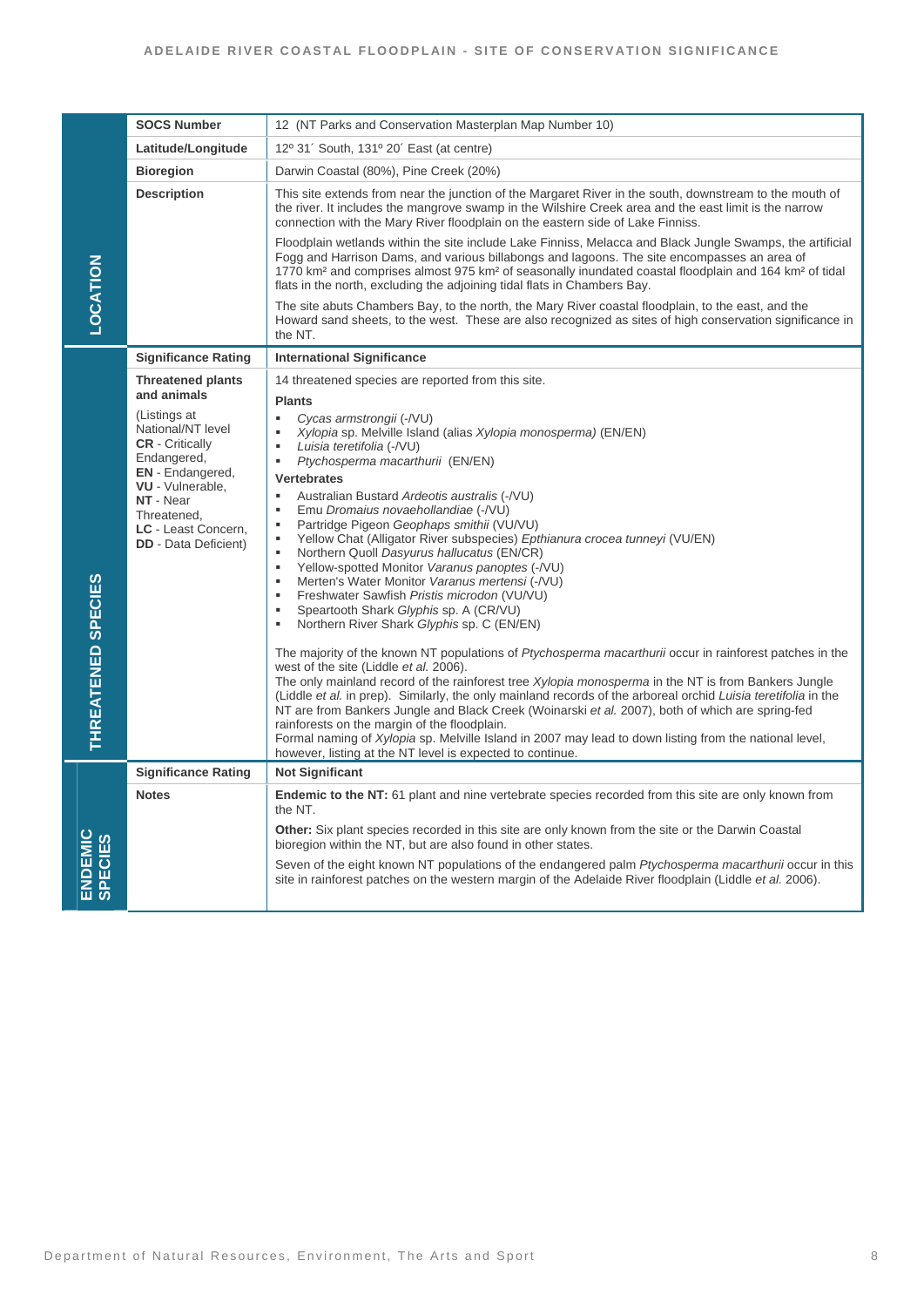|                       | <b>Significance Rating</b> | <b>International Significance</b>                                                                                                                                                                                                                                                                                                                                                                                                                                                                                               |
|-----------------------|----------------------------|---------------------------------------------------------------------------------------------------------------------------------------------------------------------------------------------------------------------------------------------------------------------------------------------------------------------------------------------------------------------------------------------------------------------------------------------------------------------------------------------------------------------------------|
|                       | <b>Marine turtles</b>      | Not applicable                                                                                                                                                                                                                                                                                                                                                                                                                                                                                                                  |
|                       | <b>Seabirds</b>            | No major aggregations recorded                                                                                                                                                                                                                                                                                                                                                                                                                                                                                                  |
|                       | <b>Waterbirds</b>          | Total numbers of waterbirds: This site regularly supports large numbers of waterbirds in both the<br>breeding (late wet season) and non-breeding (dry season) periods. Counts are dominated by Magpie<br>Geese with 330 000 reported in 1984 (DIWA). Separate surveys of other waterbird species report<br>numbers regularly exceed 20 000, with highest counts of about 32 000 in 1995 and 25 000 in 1993 (R.<br>Chatto, NRETAS, unpubl.). These counts were dominated by egrets, Pied Heron, Glossy Ibis and Magpie<br>Geese. |
|                       |                            | <b>Counts of individual species:</b> Maximum counts of species that are internationally significant (>1%)<br>global population; G. Dutson in prep.) include: 330 000 Magpie Geese; 52 225 Wandering Whistling-duck<br>(DIWA); 2000 Pied Heron (Chatto 2000a).                                                                                                                                                                                                                                                                   |
|                       |                            | High counts of other species such as Great Egret, Intermediate Egret, Little Egret, and Cattle Egret<br>(Chatto 2000a) are likely to be nationally significant (>1% Oceania population; Wetlands International<br>$2006$ ).                                                                                                                                                                                                                                                                                                     |
|                       |                            | One hundred important waterbird records (including records from Chambers Bay) are noted for this site<br>(Chatto 2006; R. Chatto, NRETAS, unpubl.), including the significant counts identified above and counts<br>of other species that are regionally important.                                                                                                                                                                                                                                                             |
|                       |                            | Breeding records: Three waterbird breeding colonies are reported from this site, including two in<br>mangroves in the lower reaches of the Adelaide River (Chatto 2000a). One colony (W025) supported an<br>estimated 30 000 birds (mostly egrets) in 1994, and is believed to be the largest waterbird colony in the<br>Top End and perhaps the largest regularly used egret colony in Australia (Chatto 2000a).                                                                                                               |
|                       |                            | The floodplains of the Adelaide and Mary Rivers encompass the most important nesting habitat for<br>Magpie Geese in the NT (Bayliss and Yeomans 1990) and the highest reported count of nests on this site<br>is 44 000 in 1985 (DIWA).                                                                                                                                                                                                                                                                                         |
|                       | <b>Shorebirds</b>          | Some inland wetland areas associated with this site (such as Lake Finniss) include habitat suitable and<br>significant for shorebirds.                                                                                                                                                                                                                                                                                                                                                                                          |
| WILDLIFE AGGREGATIONS |                            | Maximum counts of species that are internationally significant (>1% global population; G. Dutson in<br>prep.) include: 12 000 Little Curlew (Jaensch 1994c); and 3000 Red-necked Avocet (Chatto 2006).<br>Counts of 2000 Black-tailed Godwits (Chatto 2003) are also internationally significant (>1% East Asian-<br>Australasian Flyway population; Bamford et al. 2008).                                                                                                                                                      |
|                       |                            | Chatto (2003; R. Chatto, NRETAS, unpubl.) notes ten important shorebird records for this site, including<br>the significant counts identified above and other counts that are regionally important.                                                                                                                                                                                                                                                                                                                             |
|                       |                            | The tidal flats of Chambers Bay to the north of this site also support internationally significant<br>aggregations of shorebirds (Bamford et al. 2008).                                                                                                                                                                                                                                                                                                                                                                         |
|                       | <b>Other aggregations</b>  | None known                                                                                                                                                                                                                                                                                                                                                                                                                                                                                                                      |
| WETLANDS              | <b>Significance Rating</b> | <b>National Significance (possible International)</b>                                                                                                                                                                                                                                                                                                                                                                                                                                                                           |
|                       | Ramsar criteria met        | This site has not been formally assessed against Ramsar criteria but is likely to satisfy at least waterbird<br>based criteria (criterion 5: important waterbird aggregation site with >20 000 waterbirds; criterion 6:<br>regularly supports >1% of the individuals in a population) for listing as a wetland of international<br>importance under the Ramsar Convention.                                                                                                                                                      |
|                       | <b>DIWA criteria met</b>   | Parts of this site are listed as a wetland of national significance in the Directory of Important Wetlands in<br>Australia (DIWA ID: NT020 Adelaide River Floodplain System). The site meets criteria 2, 3, 4, 5, 6 and<br>includes DIWA wetland types B4, A6, A8, A9, A7, B1, B6, B9, B10, B14, and C1.                                                                                                                                                                                                                        |
|                       | <b>Notes</b>               | The site is a good example of a major floodplain-tidal wetland system typical of the Top End region with a<br>diversity of dry and wet habitats (DIWA).                                                                                                                                                                                                                                                                                                                                                                         |
|                       | <b>Rivers</b>              | The Adelaide River is one of eight rivers in the Top End that have large floodplains in their catchments.<br>The floodplains of the Adelaide, Mary and Alligator Rivers form one very large interconnected wetland<br>system each wet season. Above the site the Adelaide River rises in the low hills south and east of<br>Bachelor and flows through savanna woodlands.                                                                                                                                                       |
|                       | <b>Significance Rating</b> | <b>National Significance</b>                                                                                                                                                                                                                                                                                                                                                                                                                                                                                                    |
|                       | <b>Notes</b>               | Rainforest: About 5500 ha of rainforest (or 2% of NT rainforest estate) occur as scattered patches in this<br>site, mainly along the upland margin of the floodplain. The majority of patches are dry rainforest although<br>small areas of riparian and groundwater-dependent spring-fed types also occur. Many patches are small<br>(<10 ha), but 11 patches are >100 ha (Russell-Smith 1991).                                                                                                                                |
|                       |                            | In a study of reserve design for mobile species in monsoon rainforests, Price et al. (1998), identified<br>rainforests in proximity to the Adelaide River floodplain as one of six clusters of rainforest patches<br>required to capture NT rare endemic rainforest plant species.                                                                                                                                                                                                                                              |
|                       |                            | Restricted range species: The western margin of the Adelaide River floodplain is identified as an area<br>of high richness in Utricularia (Bladderwort) species (Cowie 2002), many of which have a restricted range<br>within the NT.                                                                                                                                                                                                                                                                                           |
| FLORA                 |                            | The near threatened tree Endospermum myrmecophilum occurs in spring-fed rainforests on the western<br>margin of the floodplain.                                                                                                                                                                                                                                                                                                                                                                                                 |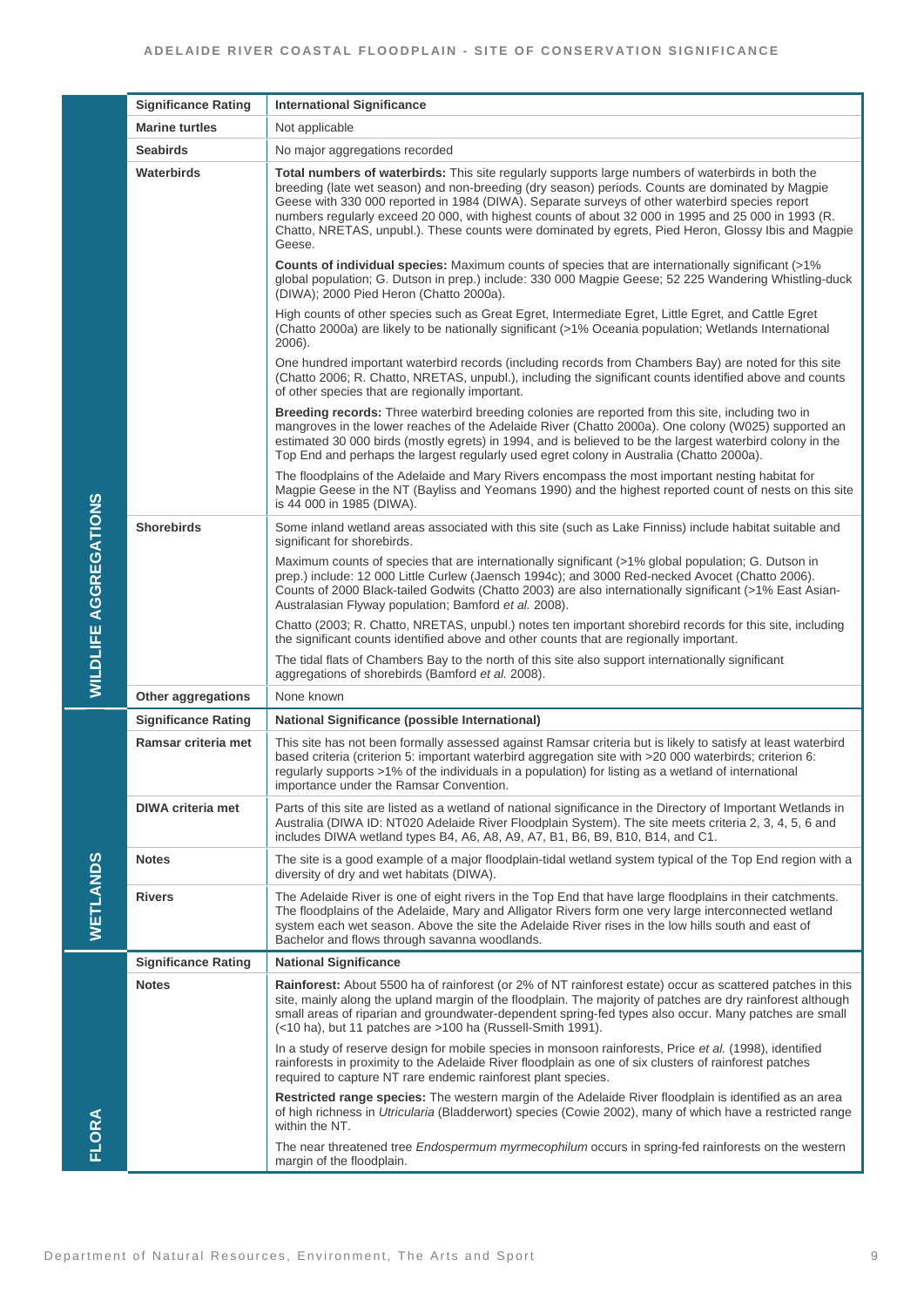|                                   |                                    | The Adelaide River floodplain, together with the Mary River floodplain and Chambers Bay, is proposed to<br>be nominated by Birds Australia as an internationally-recognised <i>Important Bird Area</i> (G. Dutson in<br>prep.).                                                                                                                                                                                                                                                                                                        |
|-----------------------------------|------------------------------------|----------------------------------------------------------------------------------------------------------------------------------------------------------------------------------------------------------------------------------------------------------------------------------------------------------------------------------------------------------------------------------------------------------------------------------------------------------------------------------------------------------------------------------------|
|                                   |                                    | Lake Finniss is identified as an internationally important site for migratory shorebirds in the East Asian-<br>Australasian Flyway (Bamford et al. 2008).                                                                                                                                                                                                                                                                                                                                                                              |
| <b>OTHER ENVIRONMENTAL VALUES</b> |                                    | Melacca Swamp is an elevated freshwater wetland adjacent to the Adelaide River (Webb et al. 1983).<br>Unlike many of the swamps in northern Australia, Melacca Swamp is permanently inundated, with a<br>spring-fed creek traversing the southern section. This year round water supply makes the swamp one of<br>the most important areas for off-bank crocodile nesting in the NT (Harvey & Hill 2003).                                                                                                                              |
|                                   |                                    | 53 species recorded from this site are listed under international conventions or bilateral agreements<br>protecting migratory species.                                                                                                                                                                                                                                                                                                                                                                                                 |
|                                   |                                    | Very high densities of the Water Python Liaisis mackloti and its prey, the Dusky Rat Rattus colletti, have<br>been recorded on the Adelaide River floodplain (Madsen and Shine 1996).                                                                                                                                                                                                                                                                                                                                                  |
|                                   |                                    | Saltwater Crocodiles occur in high densities in the Adelaide River (Fukuda et al. 2007).                                                                                                                                                                                                                                                                                                                                                                                                                                               |
|                                   |                                    | A single confirmed record of a Caspian Plover at Lake Finniss (McCrie and Jaensch 1999) is only the<br>second Australian record for this species.                                                                                                                                                                                                                                                                                                                                                                                      |
|                                   |                                    | A number of sites on the Adelaide River floodplain are included on the Register of the National Estate for<br>their natural values including the Marrakai Flora Reserve, Cape Hotham Forest Reserve, Black Jungle<br>Palm Site, Black Jungle Orchid Site, Black Jungle, Scotch Creek Area, and Fogg Dam (Australian<br>Heritage Council).                                                                                                                                                                                              |
|                                   |                                    | Fire: In the period 1993-2004, 35% of the site was burnt in fewer than three years, and 20% was burnt in<br>more than six years. Fire impacts on spring-fed rainforests (Russell-Smith and Bowman 1992; Liddle et<br>al. 2006).                                                                                                                                                                                                                                                                                                        |
|                                   |                                    | Feral animals: The floodplain has sustained substantial impacts from the effects of introduced animals<br>including Water Buffalo, horse, pig, feral cat, dog, and Cane Toad, over many years. The removal of<br>buffalo and the absence of grazing have changed the dynamics of wetland vegetation and channels are<br>being clogged with weeds. Pigs continue to damage wetland and rainforest habitats. Buffalo and pig<br>impact on spring-fed rainforests (Russell-Smith and Bowman 1992; Liddle et al. 2006).                    |
| <b>MANAGEMENT ISSUES</b>          |                                    | <b>Weeds:</b> Three Weeds of National Significance (Mimosa pigra, Parkinsonia aculeata, Hymenachne<br>amplexicaulis), 12 category A and B weeds, and 4 other undeclared but problematic environmental<br>weeds (high priority weeds: Smith 2001) are recorded from this site. Very large areas of the floodplain<br>have been transformed by Mimosa pigra (Woinarski 2002) and exotic pasture grasses are also a<br>concern.                                                                                                           |
|                                   |                                    | Other: Substantial areas of coastal floodplain have been altered by saltwater intrusion (Fogarty 1982;<br>Whitehead et al. 1990b; Woodroffe and Mulrennan 1993), and future rises in sea-level associated with<br>global warming are likely to exacerbate the situation and negatively affect freshwater wetlands.                                                                                                                                                                                                                     |
|                                   |                                    | Groundwater extraction in horticultural areas on the margin of the floodplain is impacting on freshwater<br>springs and rainforest patches such as around Black Jungle Swamp (Liddle et al. 2006).                                                                                                                                                                                                                                                                                                                                     |
|                                   | <b>NRM</b> groups                  | Acacia Larrakeyah Land Management (Acacia Gap), Friends of Fogg Dam, Lambell's Lagoon Landcare<br>Group.                                                                                                                                                                                                                                                                                                                                                                                                                               |
| $\sum_{i=1}^{n}$                  | <b>Protected areas</b>             | A number of discontinuous conservation reserves occur within this site including: Adelaide River<br>Foreshore Conservation Area (2 km <sup>2</sup> / 0.1% of site), Black Jungle / Lambell's Lagoon Conservation<br>Reserve (40 km <sup>2</sup> / 2% of site), Djukbinj National Park (325 km <sup>2</sup> / 18% of site), Fogg Dam Conservation<br>Reserve (18 km <sup>2</sup> / 1% of site), Harrison Dam Conservation Area (33 km <sup>2</sup> / 2% of site), Melacca Swamp<br>Conservation Area (23 km <sup>2</sup> / 1% of site). |
|                                   | <b>Current</b><br>management plans | Site-specific plans: Djukbinj National Park Draft Plan of Management (PWCNT 2000); Draft Vegetation<br>Retention Plans for the Darwin, Marrakai, and Katherine/ Mataranka regions (Berghout et al. 2007).                                                                                                                                                                                                                                                                                                                              |
|                                   |                                    | National recovery plans for threatened species: Northern Quoll (Hill and Ward in prep.); Partridge<br>Pigeon (Woinarski 2004).                                                                                                                                                                                                                                                                                                                                                                                                         |
| <b>MANAGEMENT INFORMAT</b>        |                                    | Other management plans: Australian Weeds Strategy (NRMMC 2007); Threat Abatement Plan for<br>Predation by Feral Cats (Environment Australia, 1999); Threat Abatement Plan for Predation, habitat<br>degradation, competition and disease transmission by feral pigs (DEH 2005); FIREPLAN: Fire<br>management for the savanna community (Russell-Smith et al. in press.); A management program for<br>Ptychosperma macarthurii (PWCNT 1998).                                                                                            |